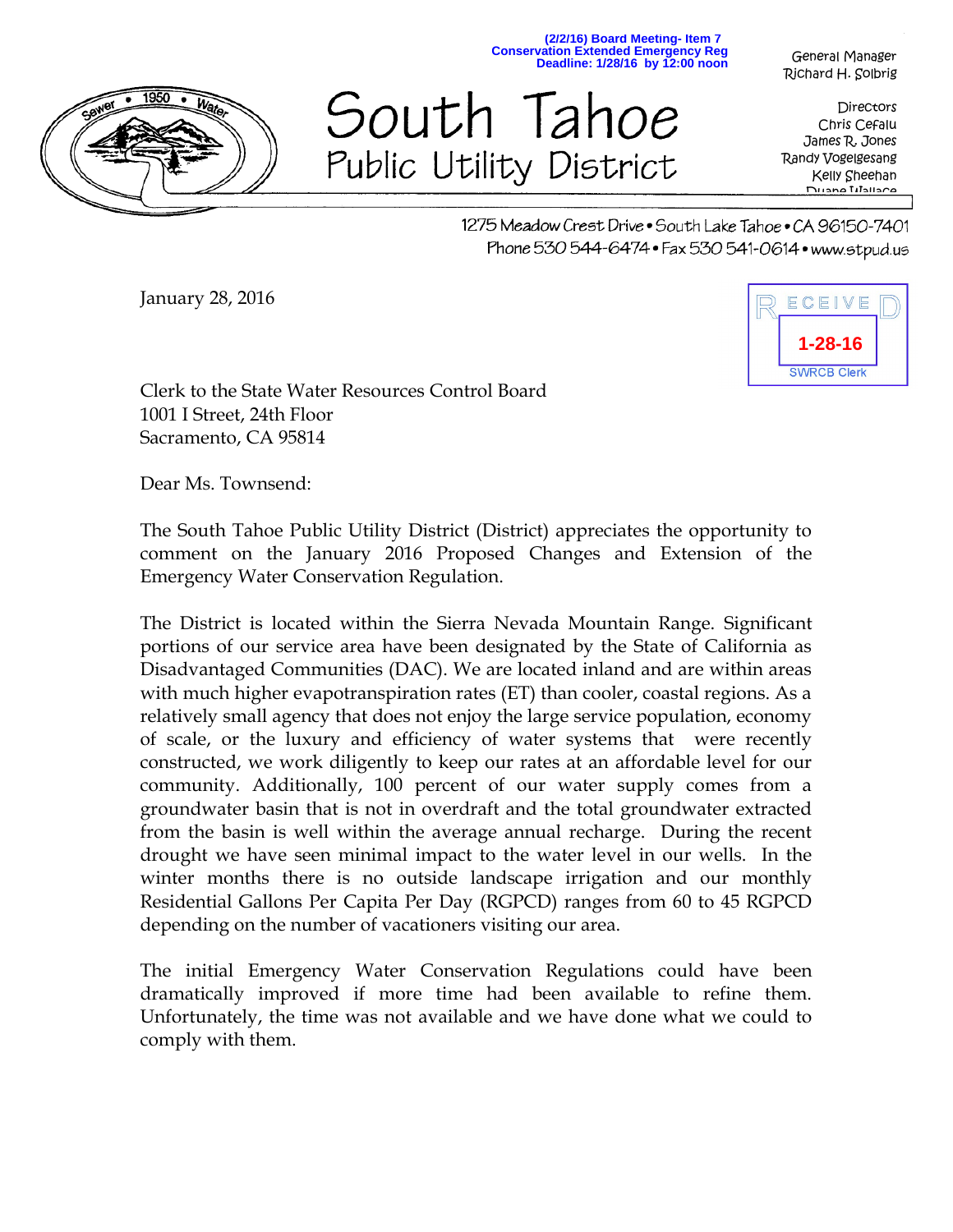The proposed regulations make very difficult demands on small, less affluent, modestly staffed agencies like ours. The proposed regulations fail to recognize our significant prior investments in water use efficiency, fail to recognize the conditions of our ground water basin, and fail to recognize the value of snow making to our local economy.

We request that the Board consider these comments and make the necessary changes in the Emergency Regulations and move California's focus on water resources beyond end-user conservation and into system-wide water use efficiency. While the former has its utility as an abbreviated form of water management, the latter represents the future of California's water resources consistent with the Governor's California Water Action Plan, as well as the California Water Plan Update management. Only through implementation of those plans can we create a more sustainable, reliable future for California's people, environment and agriculture.

### **Specific Comments –**

 $\overline{a}$ 

Section 863(a)(4) The phrase, "*if drought conditions persist through January 2016…".* A modification is suggested to refine and improve the utility of the Governor's Executive Order, such that it is more applicable to SWRCB actions. Specifically, the term "drought" should be defined within the context of the California Resources Agency's existing terminology.

*"Drought can best be thought of as a condition of water shortage for a particular user in a particular location. Hydrologic conditions constituting a drought for water users in one location may not constitute a drought for water users in a different part of California or for users with a different water supply. Individual water suppliers may use criteria such as rainfall/runoff, amount of water in storage, or expected supply from a water wholesaler to define their water supply conditions. Similarly, defining when drought ends is based on the moderation of drought impacts to water users."<sup>1</sup>*

Utilization of this definition would predicate a more detailed and (at a minimum) accurate assessment of water supply conditions to determine local supply status. The necessary information regarding upstream watersheds is readily available from a combination of snow-pack assessments, monitoring stations, stream gauge recordings and reservoir storage conditions. The SWRCB should utilize that information, as it represents a more robust and useful description of what the drought conditions may or may not be in various regions of the state. This would move the Board away from a singular statewide standard and more towards a more specific and applicable suite of standards

<sup>1</sup> California Department of Water Resources, Drought Background, DWR web page, 2016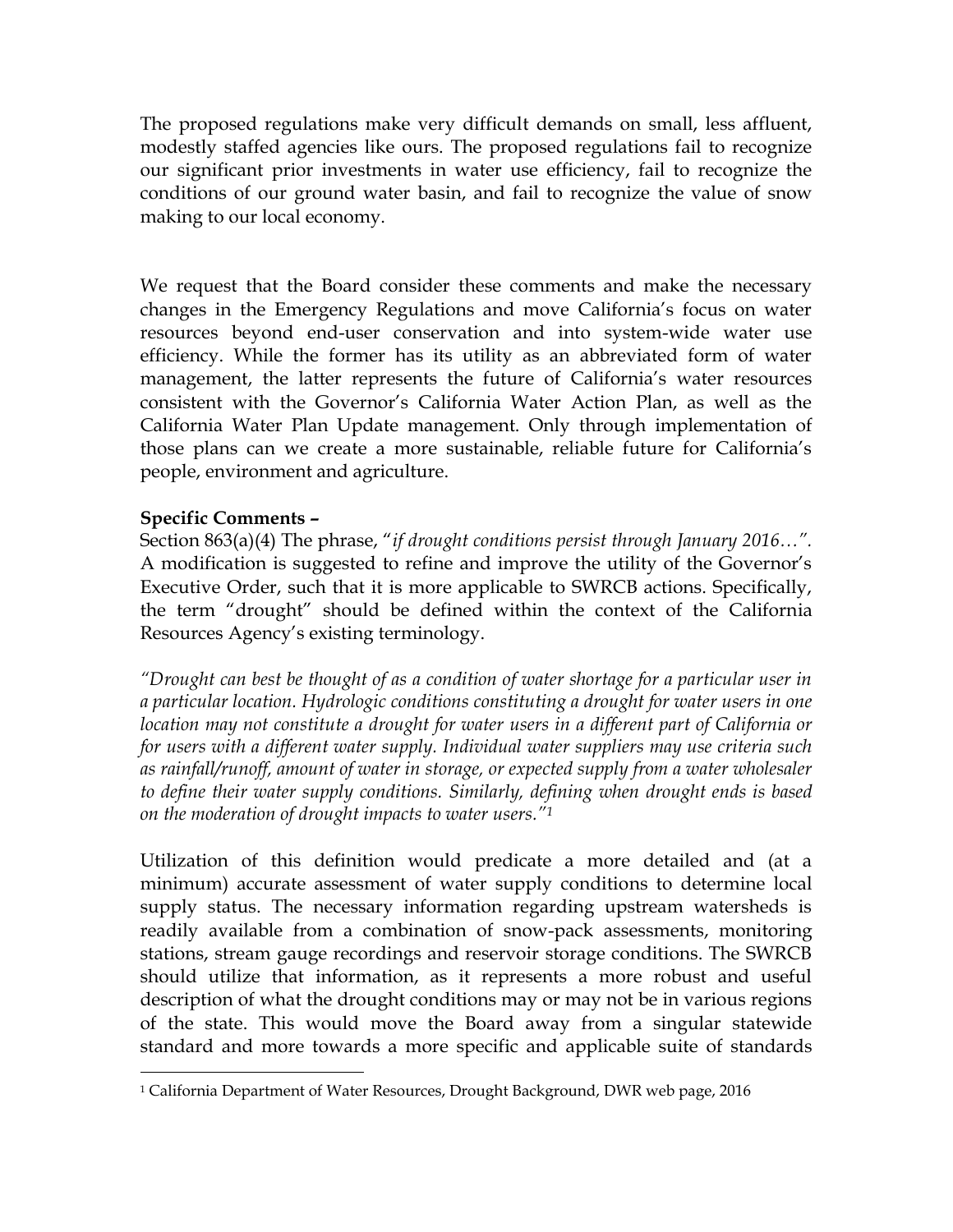based on more detailed conditions in specific watersheds. Moreover, as the water year progresses, such information would enable the Board to make a more informed decision regarding the relative conditions within watersheds and whether continued regulatory actions as currently drafted need be applied.

## **Section 865 (c)(1)**

These regulations are being promulgated to implement the Governor's Executive Order B-36-15. Therefore, there is no logical reason that the regulation should just be limited to potable water (as currently proposed in section 865 (c)(1)). The Governor's Executive Order specifically directs the Water Board to, "…*consider modifying its existing restrictions to address uses of potable and non-potable water, as well as to incorporate insights gained from existing restrictions"*. <sup>2</sup> (emphasis added)

We urge the Board to consider the logic and utility of incorporation of raw water efficiencies as well as potable water efficiencies, should drought conditions persist and emergency regulations be necessary.

# **Section 865 (c)(2)**

 $\overline{a}$ 

The proposed regulation does not incorporate the value and utility of existing supplies now in storage, within the same watersheds. Neither surface storage nor managed groundwater storage are given accommodation as to their value in mitigating the effects of a drought. Factually, storage conditions vary by location within the watersheds and the service area of the individual agency. For that reason, storage levels in SWP and CVP, or even downstream local agency "rim dam" storage does not adequately describe upstream storage facilities owned and operated by local water agencies that generally hold senior water rights.

The regulation would be functionally more applicable if it incorporated local water supplies in storage as well as likely increases in storage as the water year progresses. We recommend that Section 865 (c)(2) should be revised as follows.

"Each urban water supplier whose source of supply does not include water imported from outside the hydrologic region in which the water supplier is located, and has storage or other supplies as defined in this section, may submit to the Executive Director for approval a request that in lieu of the reduction that would otherwise be required under paragraphs (3) through (10), the urban water supplier shall reduce its total water production for each month less any adjustments as provide in section  $865$  (a)(4)(b)(2) by the amounts set out in this section as compared to the same amount used in 2013."

 $^2$  Governor's Executive Order B-36-15, page 2, item #3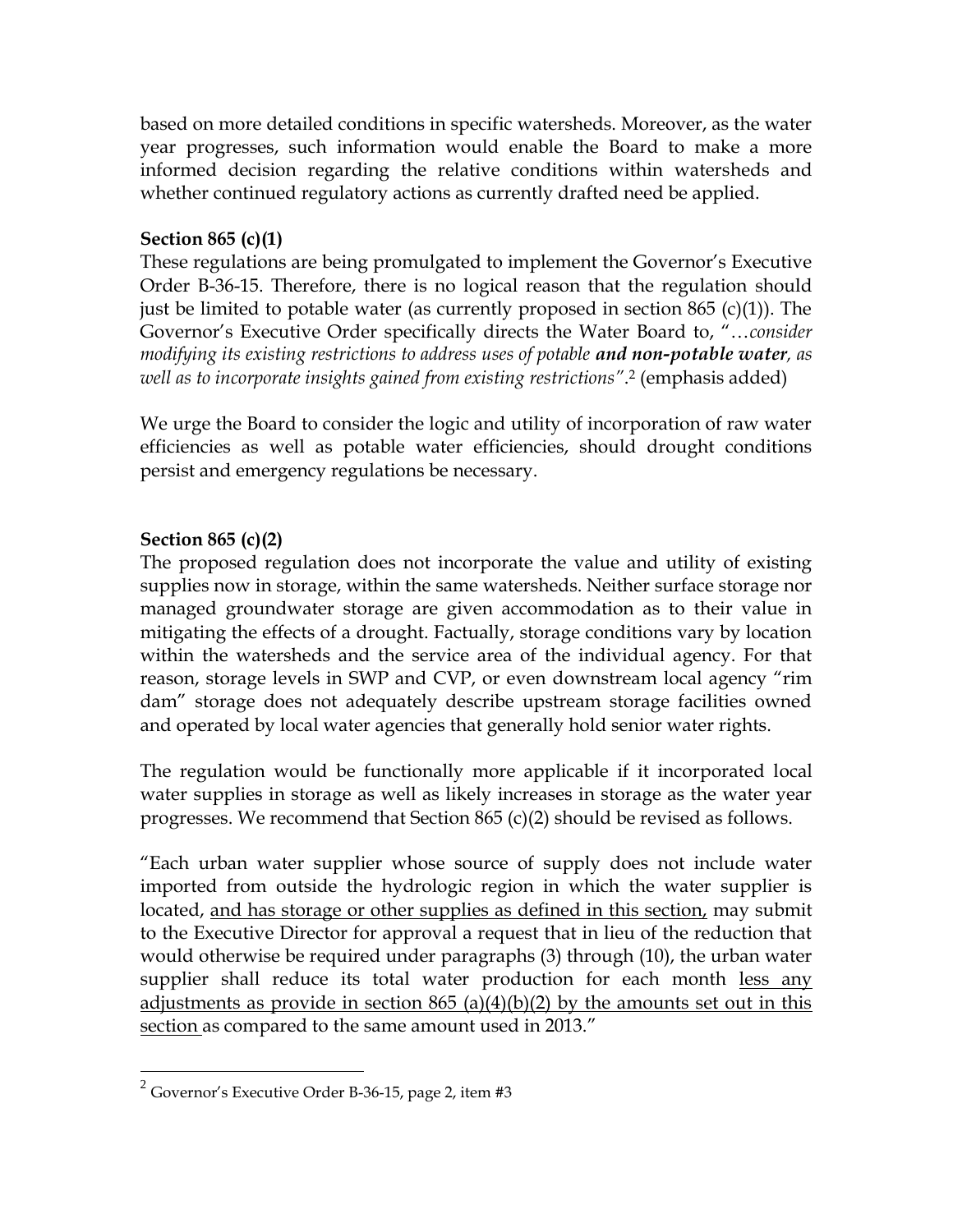"The presence of a surface storage supply secured by water rights held by the subject water supplier, or a groundwater supply in an adjudicated groundwater basin, or a groundwater basin in which average annual natural recharge is greater than the average annual use, or a managed groundwater basin not classified as being in a state of critical overdraft, or a combination of both surface and groundwater storage, or incorporating desalination supplies, shall modify any water use reduction requirements under paragraphs (3) through (10) as follows:

1). An existing supply (based on 2013 consumption figures) of 48 months or more will require 0% reduction in water use.

2. An existing supply of 30-47 months (based on 2013 consumption figures) will require a 2% reduction in water use.

3. An existing supply 18-29 months (based on 2013 consumption figures) will require an 4% reduction in water use.

4. An existing supply 12-17 months (based on 2013 consumption figures) will require a 6% reduction in water use.

The agency requesting such relief shall provide the necessary data to support the reduction provisions as provided for in this section. Failure to produce the data within 45 days of notice by the Board shall nullify the agency's ability to utilize the relief provided within this section."

### **Section 865 (e)**

The Emergency Regulations subtract water for use under Government Code Section 51201 Subdivision (b). The revised regulations continue to allow for this exception if there is a certification that the customers whose water use is subtracted produce a minimum of \$1,000 per year in revenue. The recreational use of land is recognized as beneficial in this same Government Code Section 51201. Snowmaking for recreational use is an absolutely critical component to our winter-time economy and is beneficial to both the environment and the state's water resources. Per studies conducted for the Truckee River Operating Agreement, 84 percent of the water used for snowmaking is returned to the watershed. Charging our agencies 100 percent for 16 percent use is unreasonable and arbitrary.

### **Section 865 (f)**

We applaud the proposed recognition of differences in climate in various parts of the state, as well as the nod towards local drought-resilient sources of (potable) water supply; however, we are disappointed with the proposed narrow focus of this section.